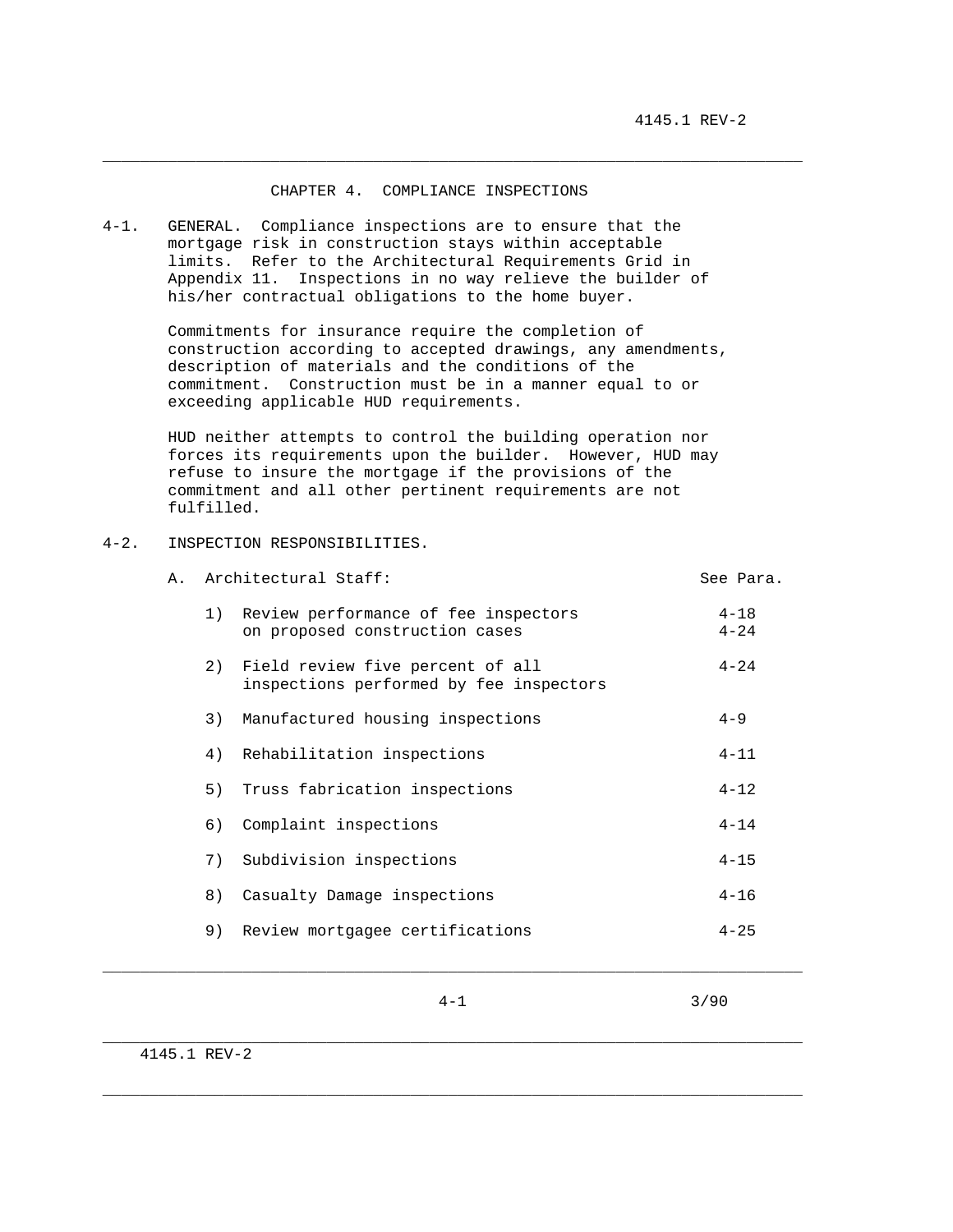$(4-2.A.)$ 

| 10) Review inspections made by<br>the local authority | $4 - 26$ |
|-------------------------------------------------------|----------|
| 11) Train field office staff and<br>fee personnel     | $4 - 27$ |

- 12) Maintain adequate fee inspector panel 3-8.B
- 13) Provide architectural support to other Branches in the Field Office
- B. Fee Inspector ensures that proposed construction is in compliance with the local, State or CABO code and HUD requirements in 24 CFR 200.926d (See Appendix 8), where applicable:

 For field review purposes, fee or staff inspectors must submit to HUD Architectural Branch a signed, legible copy of all compliance inspection reports (new construction only). Include photographs discussed below.

- 1) Substantial rehabilitation inspections (See Handbook 4240.4)
- 2) Proposed construction inspections (including properties with a HUD accepted insured ten-year protection plan)
	- a. At final inspection (when all on-site improvements have been acceptably completed), fee inspectors (or fee appraisers, where property is complete and has a ten-year protection plan) are required to take a color photograph of each diagonally opposite front and rear corner of house to record adequate grading and drainage of site.

 Photographs should be taken from street at the property corner (front shot) and from a rear property corner (rear shot) diagonally opposite the front property corner.

 This also applies to final inspections performed on all homes built under an

\_\_\_\_\_\_\_\_\_\_\_\_\_\_\_\_\_\_\_\_\_\_\_\_\_\_\_\_\_\_\_\_\_\_\_\_\_\_\_\_\_\_\_\_\_\_\_\_\_\_\_\_\_\_\_\_\_\_\_\_\_\_\_\_\_\_\_\_\_\_\_\_\_\_\_

\_\_\_\_\_\_\_\_\_\_\_\_\_\_\_\_\_\_\_\_\_\_\_\_\_\_\_\_\_\_\_\_\_\_\_\_\_\_\_\_\_\_\_\_\_\_\_\_\_\_\_\_\_\_\_\_\_\_\_\_\_\_\_\_\_\_\_\_\_\_\_\_\_\_\_

\_\_\_\_\_\_\_\_\_\_\_\_\_\_\_\_\_\_\_\_\_\_\_\_\_\_\_\_\_\_\_\_\_\_\_\_\_\_\_\_\_\_\_\_\_\_\_\_\_\_\_\_\_\_\_\_\_\_\_\_\_\_\_\_\_\_\_\_\_\_\_\_\_\_\_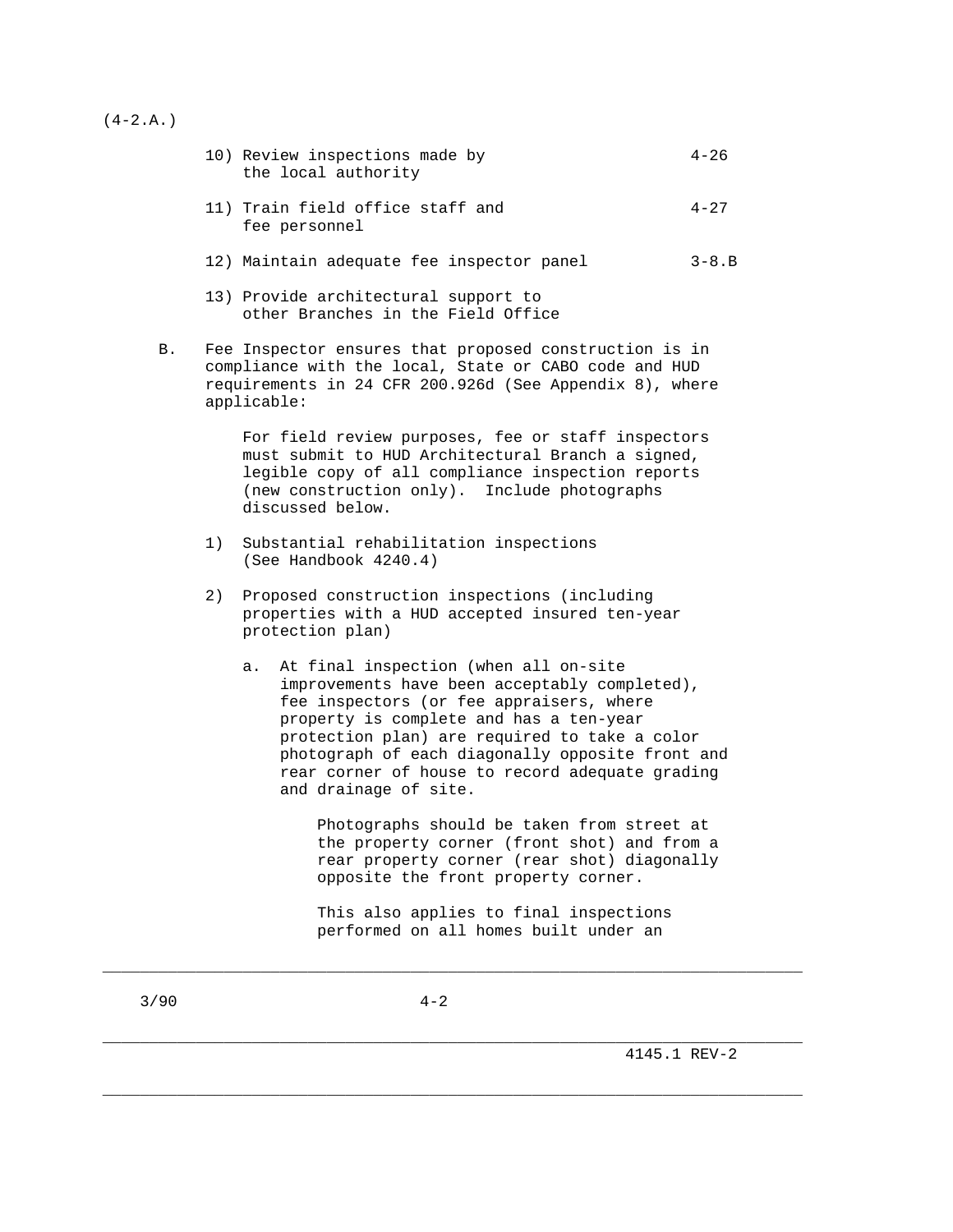$(4-2.B.2)a.$ 

 HUD accepted insured ten-year protection plan. See Appendix 8 for suggested format for submitting photographs.

 b. Final inspection report must provide a specific statement on acceptance of grading and drainage.

> Inadequate grading and drainage is the biggest complaint of homebuyers and should be carefully reviewed. Also discuss thoroughly in training sessions.

 If reviewer notes questionable items in photographs, amend compliance inspection report accordingly and/or contact the inspector. A field review may be necessary.

- c. Photographs must be permanently placed in case binder. Field Office must ensure that photographs are included with the endorsed case file sent to Headquarters.
- d. Where the first and second compliance inspection are waived by the HUD Field Office (because the local authority or a HUD accepted insured 10-year protection plan has been accepted to do the inspections), the inspector must make the following statement on Form HUD 92051:

 "The initial and intermediate inspections were waived because of (acceptance of inspections by the local authority or the 10-year warranty by (name of warranty company)). The dwelling appears to be completed in conformance with the submitted construction exhibits."

 3) Repair inspections on existing properties are completed according to instructions in paragraph  $4 - 13$ .

> Fee Appraisers are not to be assigned inspections on proposed construction cases unless they have been certified by the

\_\_\_\_\_\_\_\_\_\_\_\_\_\_\_\_\_\_\_\_\_\_\_\_\_\_\_\_\_\_\_\_\_\_\_\_\_\_\_\_\_\_\_\_\_\_\_\_\_\_\_\_\_\_\_\_\_\_\_\_\_\_\_\_\_\_\_\_\_\_\_\_\_\_\_

\_\_\_\_\_\_\_\_\_\_\_\_\_\_\_\_\_\_\_\_\_\_\_\_\_\_\_\_\_\_\_\_\_\_\_\_\_\_\_\_\_\_\_\_\_\_\_\_\_\_\_\_\_\_\_\_\_\_\_\_\_\_\_\_\_\_\_\_\_\_\_\_\_\_\_

\_\_\_\_\_\_\_\_\_\_\_\_\_\_\_\_\_\_\_\_\_\_\_\_\_\_\_\_\_\_\_\_\_\_\_\_\_\_\_\_\_\_\_\_\_\_\_\_\_\_\_\_\_\_\_\_\_\_\_\_\_\_\_\_\_\_\_\_\_

 $4-3$  3/90

4145.1 REV-2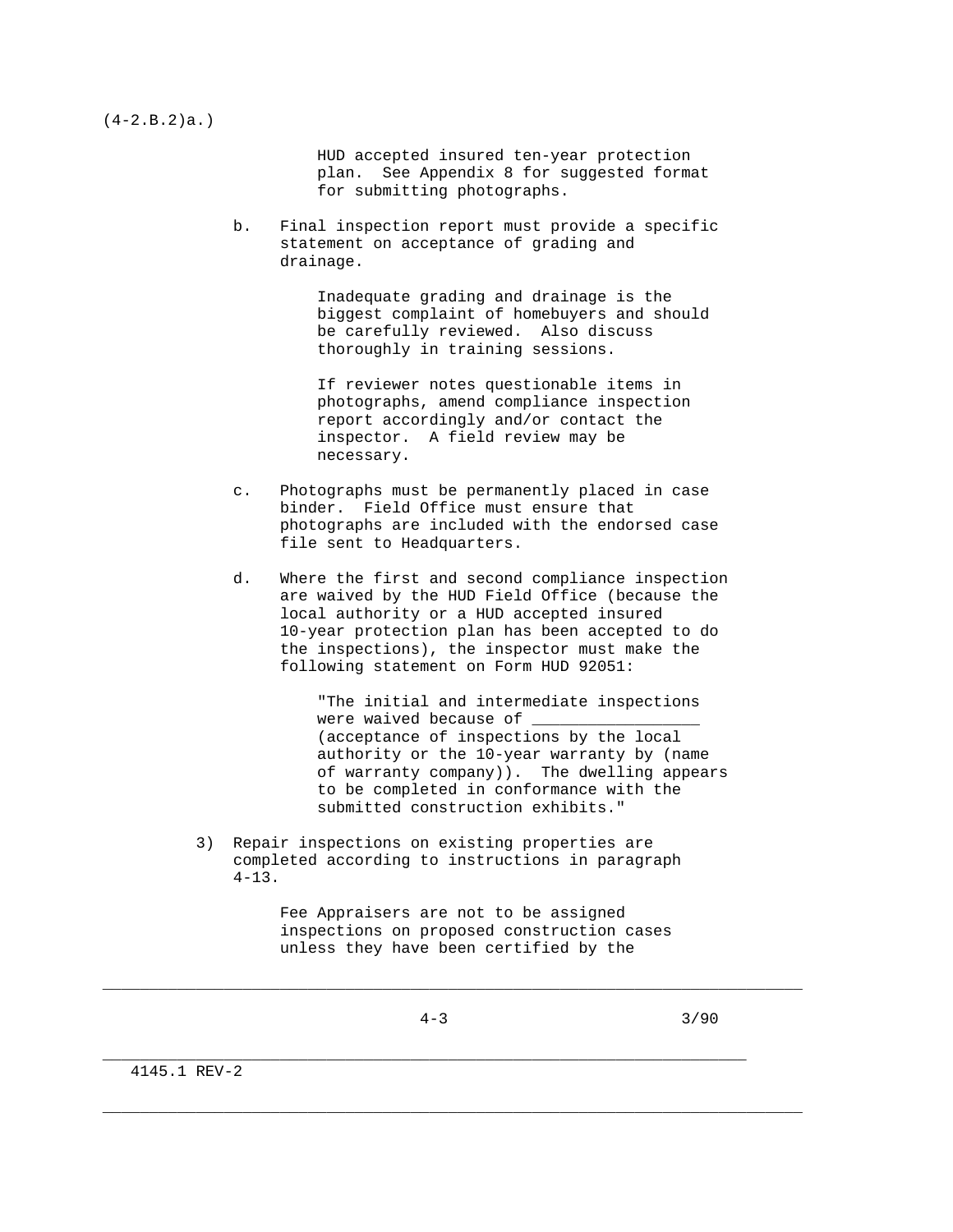$(4-2.B.2)d.3)$ )

Architectural Branch to do fee inspections.

- 4) Final inspections on properties "under construction" or "existing less than one year old." See paragraph  $6-3.A.3$ .
- 4-3. NUMBER OF INSPECTIONS. Not less than three inspections are required on properties involving proposed construction cases (See paragraph 4-4 for types), with the following exceptions:
	- A. Manufactured Housing. Require an initial and final inspection on:
		- 1) "Mobile" units conforming to Federal Manufactured Home Construction and Safety Standard. See paragraph 3-4.
		- 2) "Modular" units conforming to a Structural Engineering Bulletin, Regional Letter of Acceptance or Category III State approval. Refer to Handbook 4950.1 for criteria on plant inspection procedures.
	- B. Properties Covered by Insured Ten-Year Protection Plans may require only the final inspection (Refer to paragraph 6-2 for acceptance criteria). In areas where specific problems are known to recur, or when there is a high incidence of complaints against the builder, the initial and intermediate inspections should be required. (Thoroughly document the Builder's file).

 The builder must advise HUD of coverage prior to the issuance of the conditional commitment for this exception to apply or three inspections will be required.

 C. Local Authorities that are approved by the HUD Field Office can make the initial and framing inspections (See paragraph 4-26).

Fee inspector must make the final inspection.

\_\_\_\_\_\_\_\_\_\_\_\_\_\_\_\_\_\_\_\_\_\_\_\_\_\_\_\_\_\_\_\_\_\_\_\_\_\_\_\_\_\_\_\_\_\_\_\_\_\_\_\_\_\_\_\_\_\_\_\_\_\_\_\_\_\_\_\_\_\_\_\_\_\_\_

\_\_\_\_\_\_\_\_\_\_\_\_\_\_\_\_\_\_\_\_\_\_\_\_\_\_\_\_\_\_\_\_\_\_\_\_\_\_\_\_\_\_\_\_\_\_\_\_\_\_\_\_\_\_\_\_\_\_\_\_\_\_\_\_\_\_\_\_\_\_\_\_\_\_\_

 $3/90$   $4-4$ 

\_\_\_\_\_\_\_\_\_\_\_\_\_\_\_\_\_\_\_\_\_\_\_\_\_\_\_\_\_\_\_\_\_\_\_\_\_\_\_\_\_\_\_\_\_\_\_\_\_\_\_\_\_\_\_\_\_\_\_\_\_\_\_\_\_\_\_\_\_

4145.1 REV-2

 $(4-3)$ 

D. Additional inspections are warranted if: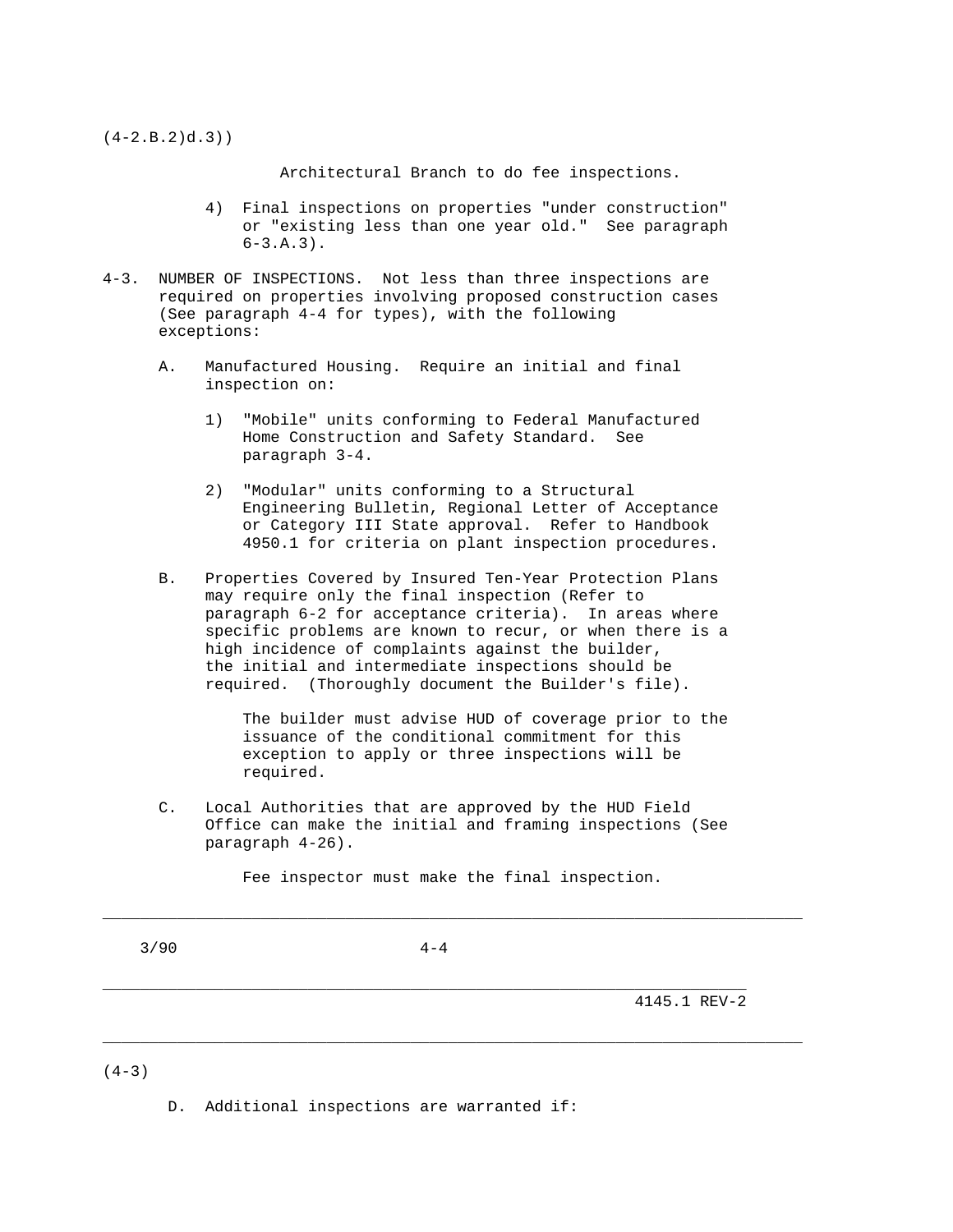- 1) Builder is known for substandard work. Continue to inspect until quality of work and supervision is acceptable.
- 2) Builder is unfamiliar with HUD requirements.
- 3) Proposal involves unusual construction methods or site features.
- 4-4. CONSTRUCTION STATUS NOTIFICATION TO THE INSPECTOR. Required of the builder or mortgagee as indicated on Form HUD 92800-5B, Conditional Commitment / Statement of Appraised Value.

 After the HUD assignment of the fee inspector, the mortgagee (or builder, if allowed by the lender) can directly contact the fee inspector to schedule inspections. If fee inspector cannot he reached, call HUD Field Office for assignment of another fee inspector (Construction exhibits must be available at site). Unless instructed otherwise, builder can proceed with construction after giving proper notice.

 If work is not complete and ready for inspection, fee inspector may still charge a fee and require another inspection when work is ready.

 A. Initial Inspection. Required before the "beginning of construction" (defined as placement of permanent construction) with foundation forms in place. Give two workdays' notice.

> An open excavation, without a minimum of foundation forms in place, must be reinspected by the fee inspector.

 B. Framing Inspection. Required when the building is enclosed and the framing, plumbing, heating, electrical, and insulation is complete and visible. Give one workday notice.

\_\_\_\_\_\_\_\_\_\_\_\_\_\_\_\_\_\_\_\_\_\_\_\_\_\_\_\_\_\_\_\_\_\_\_\_\_\_\_\_\_\_\_\_\_\_\_\_\_\_\_\_\_\_\_\_\_\_\_\_\_\_\_\_\_\_\_\_\_

\_\_\_\_\_\_\_\_\_\_\_\_\_\_\_\_\_\_\_\_\_\_\_\_\_\_\_\_\_\_\_\_\_\_\_\_\_\_\_\_\_\_\_\_\_\_\_\_\_\_\_\_\_\_\_\_\_\_\_\_\_\_\_\_\_\_\_\_\_\_\_\_\_\_\_

\_\_\_\_\_\_\_\_\_\_\_\_\_\_\_\_\_\_\_\_\_\_\_\_\_\_\_\_\_\_\_\_\_\_\_\_\_\_\_\_\_\_\_\_\_\_\_\_\_\_\_\_\_\_\_\_\_\_\_\_\_\_\_\_\_\_\_\_\_\_\_\_\_\_\_

 $4-5$  3/90

4145.1 REV-2

 $(4-4)$ 

 C. Required Optional Inspections. Required by a specific condition of the commitment. Give one workday notice.

> Additional inspections may be required on non-typical construction techniques, or when the builders quality of workmanship is in question.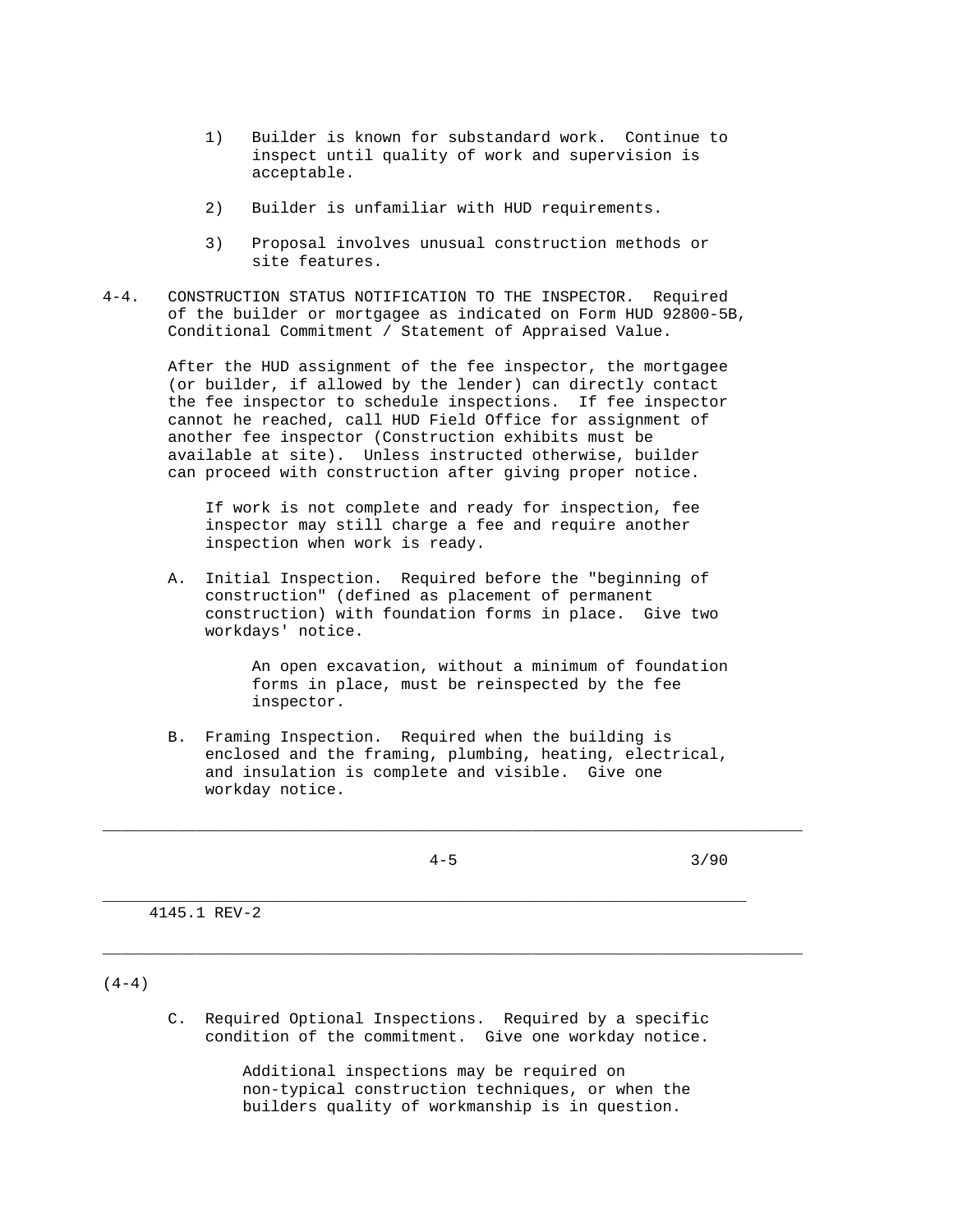- D. Final Inspection. Required when construction is completed and property is ready for occupancy. Give one workday notice.
- 4-5. PREMATURE CONSTRUCTION is the beginning of construction before HUD or the DE lender has issued a Conditional Commitment/ DE Statement of Appraised Value, Form HUD 92800.5B, or an Early Start Letter. Outstanding commitment must be amended to reflect a reduced loan amount and term of commitment ("existing" in lieu of "proposed" construction).

 When the Compliance Inspection Report (Form HUD 92051) shows premature construction, the reviewer judges the reasonableness of the fee inspector's opinion from the date of the report, the date of the commitment and the reported progress of the work. If the fee inspector's opinion is not supported by factual evidence, reviewer modifies report to show an acceptable start of construction.

- A. Property Eligibility. Dwelling is no longer acceptable for the maximum benefits provided by the National Housing Act including the four-year structural defect warranty under Section 518(a).
- B. The Mortgagee is Notified by letter (from Director of Housing), with a copy of Compliance Inspection Report. The remaining compliance inspections may be made.
- 4-6. BUILDER REFUSAL TO UNCOVER CONCEALED CONSTRUCTION goes on the compliance inspection report in Part IV-A(b). The Field Office Manager must notify the Mortgagee by letter, accompanied by the compliance inspection report. This could be a basis for refusal to endorse the loan and for a Limited Denial of Participation (LDP) action against the builder.
- $3/90$   $4-6$

\_\_\_\_\_\_\_\_\_\_\_\_\_\_\_\_\_\_\_\_\_\_\_\_\_\_\_\_\_\_\_\_\_\_\_\_\_\_\_\_\_\_\_\_\_\_\_\_\_\_\_\_\_\_\_\_\_\_\_\_\_\_\_\_\_\_\_\_\_

\_\_\_\_\_\_\_\_\_\_\_\_\_\_\_\_\_\_\_\_\_\_\_\_\_\_\_\_\_\_\_\_\_\_\_\_\_\_\_\_\_\_\_\_\_\_\_\_\_\_\_\_\_\_\_\_\_\_\_\_\_\_\_\_\_\_\_\_\_\_\_\_\_\_\_

\_\_\_\_\_\_\_\_\_\_\_\_\_\_\_\_\_\_\_\_\_\_\_\_\_\_\_\_\_\_\_\_\_\_\_\_\_\_\_\_\_\_\_\_\_\_\_\_\_\_\_\_\_\_\_\_\_\_\_\_\_\_\_\_\_\_\_\_\_\_\_\_\_\_\_

4145.1 REV-2

- 4-7. POSTING HUD CASE NUMBER. Provided by the builder on each property. The number should be at least three inches high, fade-resistant and easily read from the street. If case number has not been issued, use lot and block designation.
- 4-8. POSTING EQUAL EMPLOYMENT OPPORTUNITY PLACARD (HUD 928.1). Required by the Department of Labor, Office of Equal Employment Opportunity. HUD will furnish this to the builder if they are available.

 Display the placard in a conspicuous place at the job site. One placard may cover a group of contiguous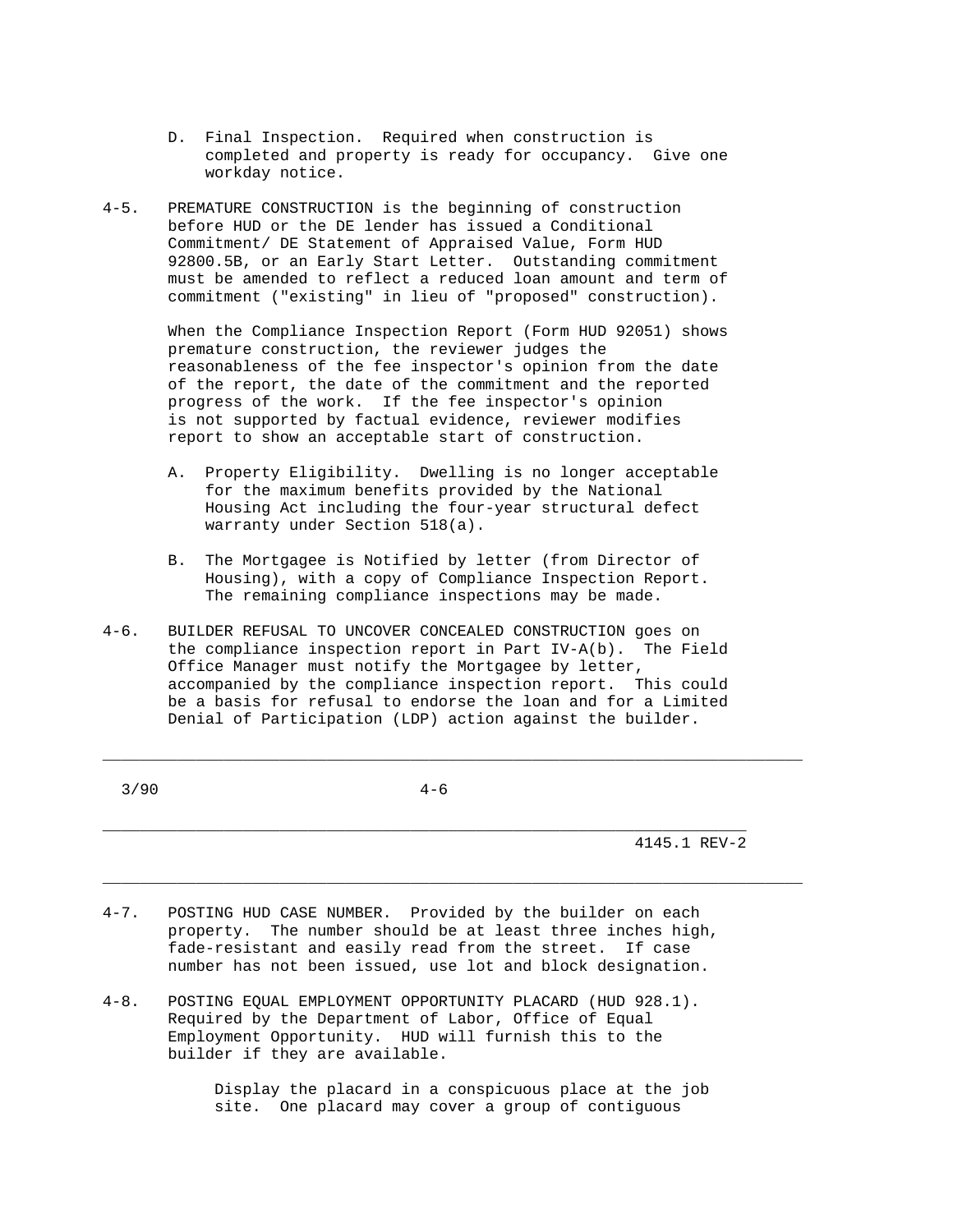properties being constructed simultaneously by a builder.

- 4-9. MANUFACTURED HOUSING INSPECTIONS.
	- A. Mobile. See instructions in paragraph 3-4.
	- B. Modular. Factory built units must comply with the applicable code and with 24 CFR 200.926d. See Handbook 4950.1 and Appendix 8.
- 4-10. DIRECT ENDORSEMENT INSPECTIONS. See Handbook 4000.4.
- 4-11. REHABILITATION INSPECTIONS. See Handbook 4240.4.
- 4-12. TRUSS FABRICATION INSPECTIONS. The manufacturer is subject to periodic inspection by HUD Field Office. Inspections apply to the manufacture of finished products and individual components. Truss connectors, fabrication and materials must be carefully checked.

 If structural deficiencies exist, report non-compliance to the Field Office Manager, who forwards the findings to the Deputy Assistant Secretary for Single Family Housing.

\_\_\_\_\_\_\_\_\_\_\_\_\_\_\_\_\_\_\_\_\_\_\_\_\_\_\_\_\_\_\_\_\_\_\_\_\_\_\_\_\_\_\_\_\_\_\_\_\_\_\_\_\_\_\_\_\_\_\_\_\_\_\_\_\_\_\_\_\_\_\_\_\_\_\_

\_\_\_\_\_\_\_\_\_\_\_\_\_\_\_\_\_\_\_\_\_\_\_\_\_\_\_\_\_\_\_\_\_\_\_\_\_\_\_\_\_\_\_\_\_\_\_\_\_\_\_\_\_\_\_\_\_\_\_\_\_\_\_\_\_\_\_\_\_\_\_\_\_\_\_

 $4-7$  3/90

4145.1 REV-2

4-13. REPAIR INSPECTIONS may be assigned to a fee inspector by the Valuation Branch; however, it is the responsibility of the Valuation Branch to review the reports and do the field reviews. Only a completion inspection is required. The inspection is paid by the mortgagee.

\_\_\_\_\_\_\_\_\_\_\_\_\_\_\_\_\_\_\_\_\_\_\_\_\_\_\_\_\_\_\_\_\_\_\_\_\_\_\_\_\_\_\_\_\_\_\_\_\_\_\_\_\_\_\_\_\_\_\_\_\_\_\_\_\_\_\_\_\_

 Major deficiencies that are not commitment conditions are described by memorandum to the Valuation Branch with recommendations for correcting the problem. Non-commitment items are not to be included on the compliance inspection report.

- 4-14. COMPLAINT AND STRUCTURAL DEFECT INSPECTIONS. See Handbook 4070.1, Handbook 4000.4 and paragraph 3-10 of this handbook. Also see paragraph 6-2.F.4).
- 4-15. SUBDIVISION INSPECTIONS. See Handbook 4135.1.
- 4-16. CASUALTY DAMAGE INSPECTIONS. See Handbook 4330.1. Mortgagees are to contact and pay fee inspectors directly. Fee inspectors report findings on Form HUD 92051 and return it to the mortgagee.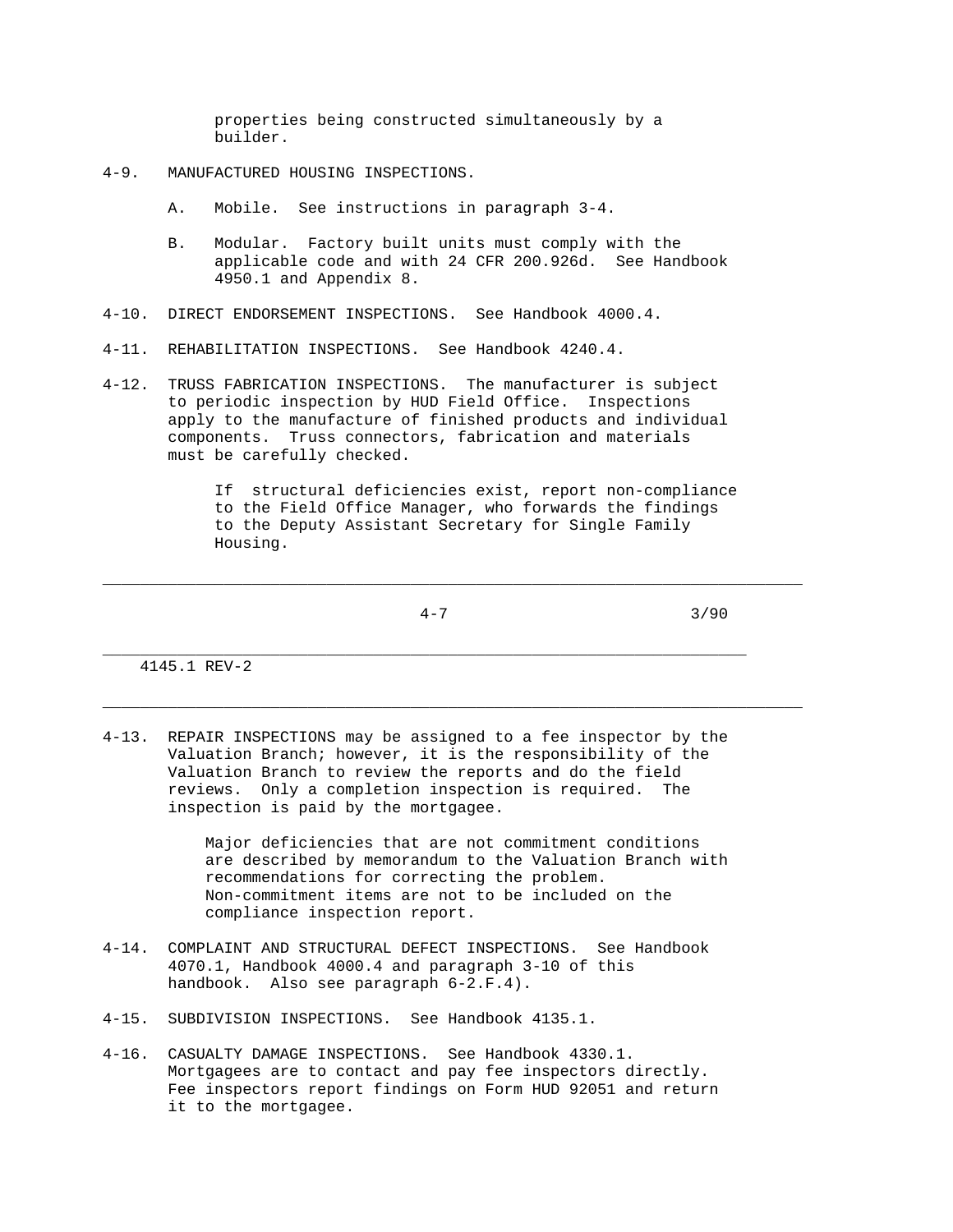4-17. ROTATION OF INSPECTORS is recommended within subdivisions or communities with a large volume of construction. In subdivisions using Master Conditional Commitments or Master Appraisal Reports, inspectors should be rotated every six months.

> The same fee inspector must not make more than four inspections on a single property. However, if four or more inspections are required on Form HUD 92800.5B, then one additional inspection will be allowed for the same inspector. If only the final inspection is required on a property (because the builder is providing a HUD accepted 10-year protection plan), then one additional inspection will be allowed for the same inspector.

 4-8 3/90 \_\_\_\_\_\_\_\_\_\_\_\_\_\_\_\_\_\_\_\_\_\_\_\_\_\_\_\_\_\_\_\_\_\_\_\_\_\_\_\_\_\_\_\_\_\_\_\_\_\_\_\_\_\_\_\_\_\_\_\_\_\_\_\_\_\_\_\_\_ 4145.1 REV-2

\_\_\_\_\_\_\_\_\_\_\_\_\_\_\_\_\_\_\_\_\_\_\_\_\_\_\_\_\_\_\_\_\_\_\_\_\_\_\_\_\_\_\_\_\_\_\_\_\_\_\_\_\_\_\_\_\_\_\_\_\_\_\_\_\_\_\_\_\_\_\_\_\_\_\_

\_\_\_\_\_\_\_\_\_\_\_\_\_\_\_\_\_\_\_\_\_\_\_\_\_\_\_\_\_\_\_\_\_\_\_\_\_\_\_\_\_\_\_\_\_\_\_\_\_\_\_\_\_\_\_\_\_\_\_\_\_\_\_\_\_\_\_\_\_\_\_\_\_\_\_

4-18. OFFICE REVIEW OF INSPECTION REPORTS (Form HUD 92051). Follow the instructions in Handbook 4190.1. Also see paragraph 4-2.B.1).

> Reports may reveal need for field review, special handling of a case or the need for added special construction requirements to satisfy applicable code(s), or HUD's Minimum Property Standards.

4-19. ISSUANCE OF INSPECTION REPORTS. The initial and intermediate (framing) inspection can be considered official when signed by fee inspector. Chief Architect must determine the extent of this policy. Continued issuance of reports without office review must depend on reasonable assurance of quality inspections.

> Exception: All repair and all final inspection reports must be reviewed before becoming official, signed by the Chief Architect or designee.

4-20. UNREPORTED NON-COMPLIANCE. If the noted deficiency was probably visible at a previous inspection it should be reviewed to determine whether corrections are essential.

> An inspection report made at any stage of construction (except final inspection) should be construed as final acceptance of work previously performed.

4-21. EXTENSIVE NON-COMPLIANCES are (1) unacceptable variations to the HUD-accepted exhibits or; (2) unacceptable construction.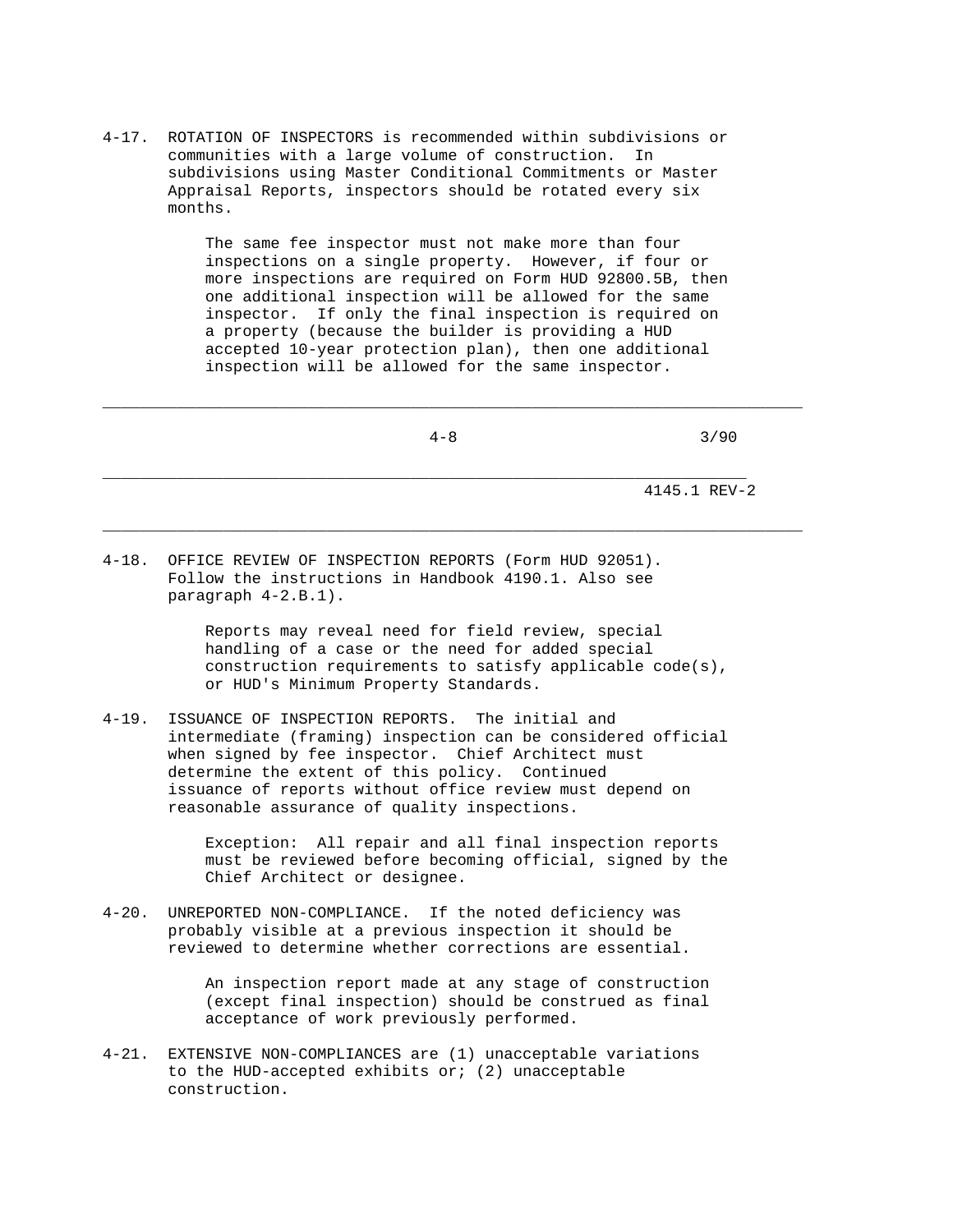Before checking box 11, Form HUD 92051 (& appropriate subboxes), the fee inspector should conclude that correcting the non-compliance would be impracticable and the property would be unacceptable under the outstanding conditional commitment, or builder refusal to correct the problem is evident.

\_\_\_\_\_\_\_\_\_\_\_\_\_\_\_\_\_\_\_\_\_\_\_\_\_\_\_\_\_\_\_\_\_\_\_\_\_\_\_\_\_\_\_\_\_\_\_\_\_\_\_\_\_\_\_\_\_\_\_\_\_\_\_\_\_\_\_\_\_\_\_\_\_\_\_

\_\_\_\_\_\_\_\_\_\_\_\_\_\_\_\_\_\_\_\_\_\_\_\_\_\_\_\_\_\_\_\_\_\_\_\_\_\_\_\_\_\_\_\_\_\_\_\_\_\_\_\_\_\_\_\_\_\_\_\_\_\_\_\_\_\_\_\_\_\_\_\_\_\_\_

\_\_\_\_\_\_\_\_\_\_\_\_\_\_\_\_\_\_\_\_\_\_\_\_\_\_\_\_\_\_\_\_\_\_\_\_\_\_\_\_\_\_\_\_\_\_\_\_\_\_\_\_\_\_\_\_\_\_\_\_\_\_\_\_\_\_\_\_\_

 $4-9$  3/90

4145.1 REV-2

- 4-22. CONSTRUCTION CHANGES are revisions to the accepted set of exhibits. Provide to HUD in one of three ways:
	- A. Mortgagee Submits Form HUD 92577, Request for Acceptance of Changes in Approved Drawings and Specifications (Instructions are in Handbook 4190.1). If forms are not available, the mortgagee may submit a letter. Ensure that the essential information contained on the form is present.

 Fee inspector may review Form HUD 92577 and make recommendations and comments at the time of inspection.

- B. List Changes on Compliance Inspection Report. Fee inspector may encounter changes during inspection and should report changes on Form HUD 92051. Field Office may require the mortgagee to submit Form HUD 92577.
- C. Field Acceptance of Changes. Fee inspector can accept only minor "no cost/non-structural" variations. Do not report them on Form HUD 92051.
- 4-23. ACCEPTANCE OF CONSTRUCTION CHANGE(S) is official when the mortgagee has been properly notified in writing by the HUD Field Office Manager or Supervisor by issuance of a countersigned Compliance Inspection Report or Request for Acceptance of Changes. The builder assumes the risk for non-approved changes.

 Any change from the approved construction exhibits may be the subject of a homeowner complaint and should be viewed in this light by the fee inspector.

 When proposed changes have been accepted by HUD or the DE lender, the exhibits are considered as having been amended. Send copy to fee inspector.

 If an accepted change is not made, the fee inspector must report the variation from the amended exhibits.

A. Minor variations are departures from the approved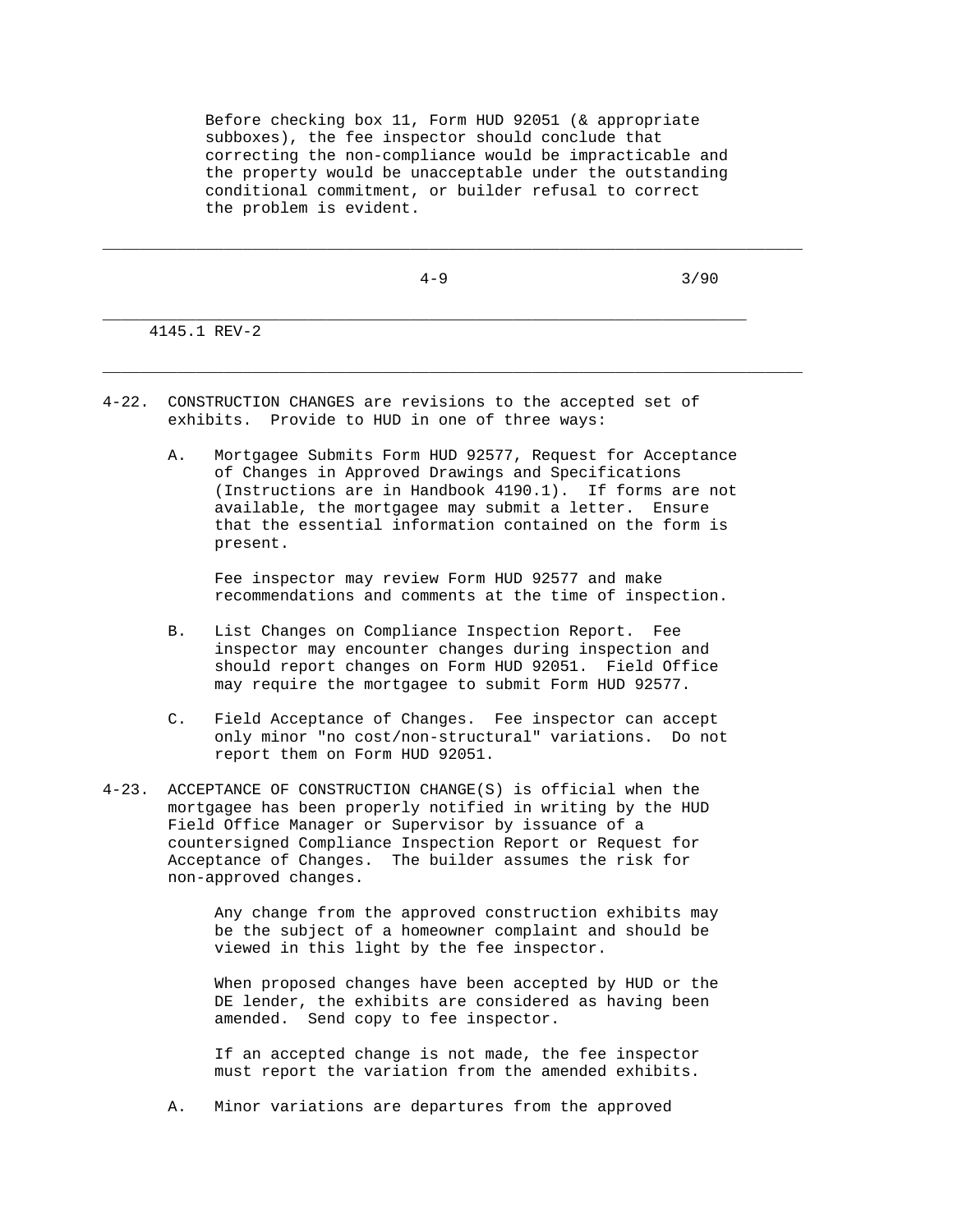## construction exhibits whose identification on the

3/90 4-10

\_\_\_\_\_\_\_\_\_\_\_\_\_\_\_\_\_\_\_\_\_\_\_\_\_\_\_\_\_\_\_\_\_\_\_\_\_\_\_\_\_\_\_\_\_\_\_\_\_\_\_\_\_\_\_\_\_\_\_\_\_\_\_\_\_\_\_\_\_\_\_\_\_\_\_

\_\_\_\_\_\_\_\_\_\_\_\_\_\_\_\_\_\_\_\_\_\_\_\_\_\_\_\_\_\_\_\_\_\_\_\_\_\_\_\_\_\_\_\_\_\_\_\_\_\_\_\_\_\_\_\_\_\_\_\_\_\_\_\_\_\_\_\_\_\_\_\_\_\_\_

\_\_\_\_\_\_\_\_\_\_\_\_\_\_\_\_\_\_\_\_\_\_\_\_\_\_\_\_\_\_\_\_\_\_\_\_\_\_\_\_\_\_\_\_\_\_\_\_\_\_\_\_\_\_\_\_\_\_\_\_\_\_\_\_\_\_\_\_\_ 4145.1 REV-2

## $(4-23.A.)$

 Compliance Inspection Report would serve no useful purpose.

- 1) Cost limits should not be established and used as a criterion (e.g., elimination of a five-dollar light fixture or twenty (20) dollar exhaust fan might be unacceptable).
- 2) If there is any doubt about acceptability, the inspector must report the change (e.g., Relocation of a window may be considered a minor variation; however, if it adversely affects the dwelling, the change should be reported).
- B. Fee Inspector Responsibilities. Review the change at the time of inspection to ensure that the changes are appropriate, technically sound, adequately described on Form HUD 92577 and that the form has been properly completed.
	- 1) Report all variations that have not been processed under paragraph 4-22.C. or previously accepted by HUD.
	- 2) Describe change(s) on the Compliance Inspection Report, but do not show acceptance of any variation even though it appears to be technically acceptable. Replacement cost and mortgage terms could be affected.
	- 3) Differentiate between acceptable minor variations and those changes that are not acceptable for field approval. Plan reversals must be reported.
	- 4) Review the cost estimate and ensure that it is reasonable. Modify if necessary.

\_\_\_\_\_\_\_\_\_\_\_\_\_\_\_\_\_\_\_\_\_\_\_\_\_\_\_\_\_\_\_\_\_\_\_\_\_\_\_\_\_\_\_\_\_\_\_\_\_\_\_\_\_\_\_\_\_\_\_\_\_\_\_\_\_\_\_\_\_\_\_\_\_\_\_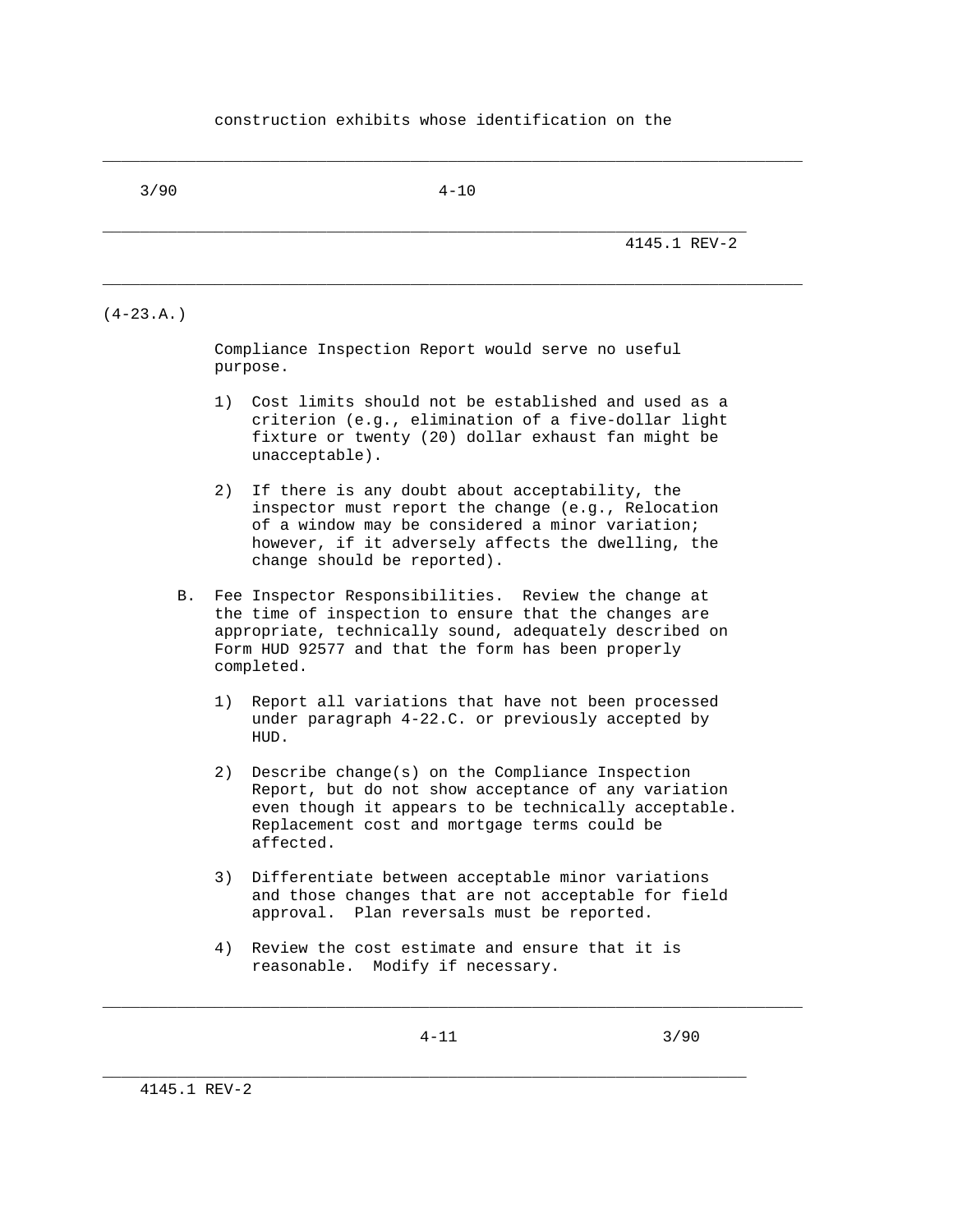4-24. FIELD REVIEWS are required on at least five (5) percent of all inspections and will be reviewed by the Chief Architect (Supervisor or designee). Use Form FHA HUD 1038-A, Architectural Field Review Report. Make specific comments on grading and drainage (See Appendix 8 and paragraph 4-2.B.). Report monthly to the records clerk.

> Chief Architects must keep informed of the general quality of inspections and fee inspector performance. In areas where local authorities do the initial and intermediate inspections and in areas where these inspections have been waived because the builder has a HUD accepted insured ten-year protection plan, all phases of construction should be field-reviewed semi-annually to determine continued acceptability of local authority inspections.

\_\_\_\_\_\_\_\_\_\_\_\_\_\_\_\_\_\_\_\_\_\_\_\_\_\_\_\_\_\_\_\_\_\_\_\_\_\_\_\_\_\_\_\_\_\_\_\_\_\_\_\_\_\_\_\_\_\_\_\_\_\_\_\_\_\_\_\_\_\_\_\_\_\_\_

 In areas where a lender has been approved to submit applications to a nearer office (Lender's Option), it is the responsibility of the office that processed the loan to make the field reviews on the property.

- 4-25. REVIEW OF MORTGAGEE CERTIFICATIONS. Architectural Branch is responsible for reviewing at least ten (10) percent of all certifications on "proposed" and "existing" properties.
	- A. Field Review at least five (5) percent for reliability.
		- 1) Use Compliance Inspection Report, Form HUD 92051.
		- 2) Mortgagees must be notified if corrections are necessary for a clear certification. If improper certification is apparent, request lender to make repair out of their own funds.
	- B. Maintain a Record of Certifiers. If mortgagees provide unacceptable certifications, referral to Mortgagee Approval Board may be necessary.
- 4-26. INSPECTIONS BY LOCAL AUTHORITIES can be approved by the HUD Field Office for the initial and intermediate stages of construction. The builder should give a copy of the inspection record (or certificate of occupancy) to the fee inspector at final inspection, clearly identifying the

3/90 4-12

\_\_\_\_\_\_\_\_\_\_\_\_\_\_\_\_\_\_\_\_\_\_\_\_\_\_\_\_\_\_\_\_\_\_\_\_\_\_\_\_\_\_\_\_\_\_\_\_\_\_\_\_\_\_\_\_\_\_\_\_\_\_\_\_\_\_\_\_\_

\_\_\_\_\_\_\_\_\_\_\_\_\_\_\_\_\_\_\_\_\_\_\_\_\_\_\_\_\_\_\_\_\_\_\_\_\_\_\_\_\_\_\_\_\_\_\_\_\_\_\_\_\_\_\_\_\_\_\_\_\_\_\_\_\_\_\_\_\_\_\_\_\_\_\_

\_\_\_\_\_\_\_\_\_\_\_\_\_\_\_\_\_\_\_\_\_\_\_\_\_\_\_\_\_\_\_\_\_\_\_\_\_\_\_\_\_\_\_\_\_\_\_\_\_\_\_\_\_\_\_\_\_\_\_\_\_\_\_\_\_\_\_\_\_\_\_\_\_\_\_

4145.1 REV-2

 $(4-26.)$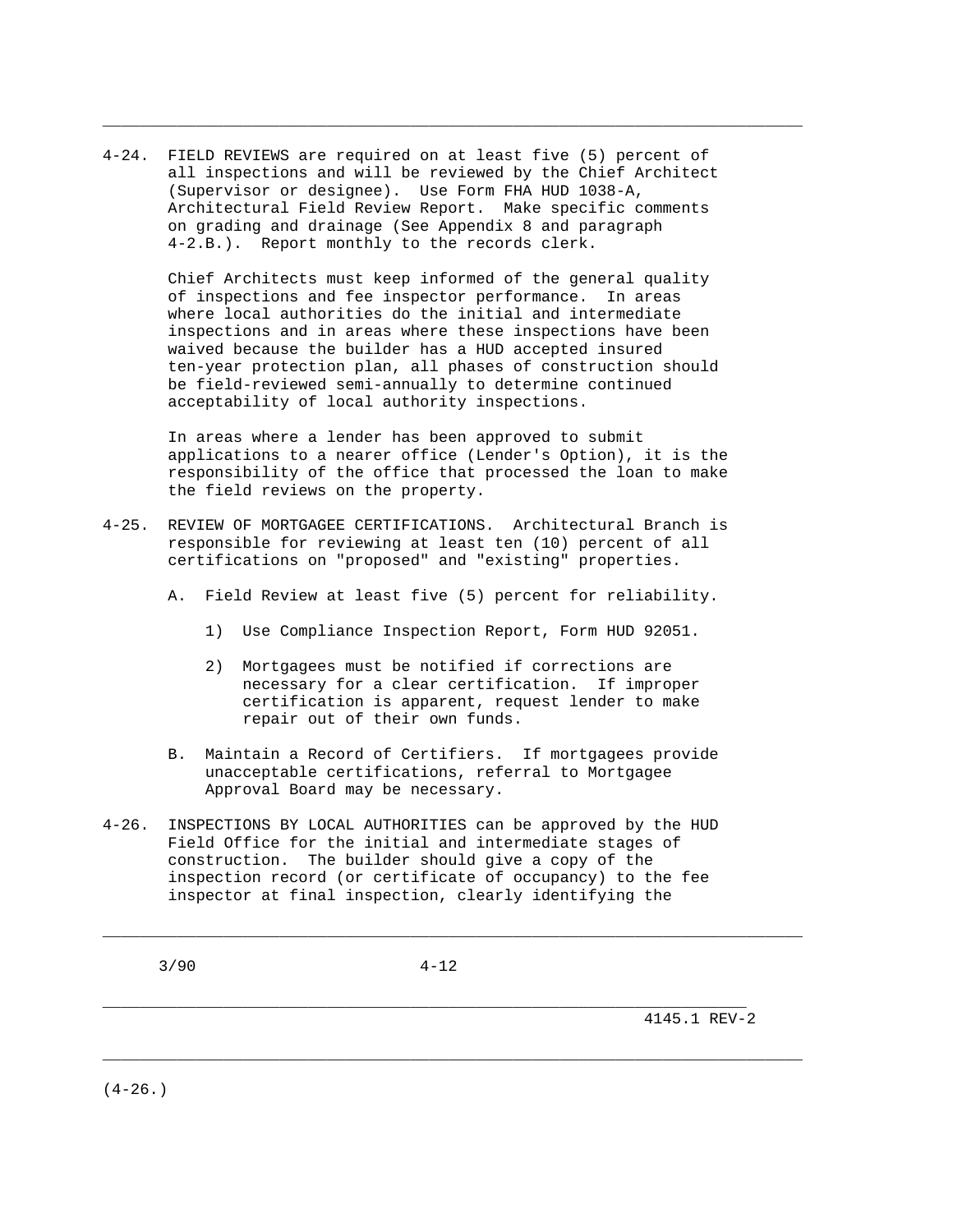property (Also see paragraph 4-2.B.2)d.). Maintain a record of this approval; include copies of field reviews to verify continuing acceptance.

 Just because a local authority is acceptable to do subdivision processing under the Local Area Certification process is no reason to automatically approve them to do the initial and intermediate inspections.

- A. Approval criteria.
	- 1) Local authority determines that each dwelling has a continuing supply of safe and potable water, sanitary facilities, sewage disposal and surface water disposal to ensure healthful conditions;
	- 2) Local inspections determine that footings or ground-supported slabs will rest on soil that is stable and has an acceptable bearing capacity;
	- 3) Local inspections determine that footings are suitable to support the anticipated loads and are below the locally prevailing frost line;
	- 4) Local inspections assure structural safety and safety from fire hazards;
	- 5) Local inspections are made on electrical and plumbing work to ensure safety, durability and satisfactory performance; and
	- 6) Local authority provides the builder with tags, slips or other means of recording required inspections.
- B. Substandard Construction. The HUD Manager must notify the local authority an builders when HUD compliance inspections may resume.

\_\_\_\_\_\_\_\_\_\_\_\_\_\_\_\_\_\_\_\_\_\_\_\_\_\_\_\_\_\_\_\_\_\_\_\_\_\_\_\_\_\_\_\_\_\_\_\_\_\_\_\_\_\_\_\_\_\_\_\_\_\_\_\_\_\_\_\_\_\_\_\_\_\_\_

\_\_\_\_\_\_\_\_\_\_\_\_\_\_\_\_\_\_\_\_\_\_\_\_\_\_\_\_\_\_\_\_\_\_\_\_\_\_\_\_\_\_\_\_\_\_\_\_\_\_\_\_\_\_\_\_\_\_\_\_\_\_\_\_\_\_\_\_\_\_\_\_\_\_\_

\_\_\_\_\_\_\_\_\_\_\_\_\_\_\_\_\_\_\_\_\_\_\_\_\_\_\_\_\_\_\_\_\_\_\_\_\_\_\_\_\_\_\_\_\_\_\_\_\_\_\_\_\_\_\_\_\_\_\_\_\_\_\_\_\_\_\_\_\_

4-13 3/90

4145.1 REV-2

- 4-27. TRAINING of HUD Field Office staffs and fee personnel is the responsibility of the Chief Architect (Supervisor) to improve the quality and efficiency in accepting, for processing and inspection purposes, the architectural exhibits and builders' certifications.
	- A. Training Sessions should be scheduled semi-annually; however, one a year is mandatory. When distance from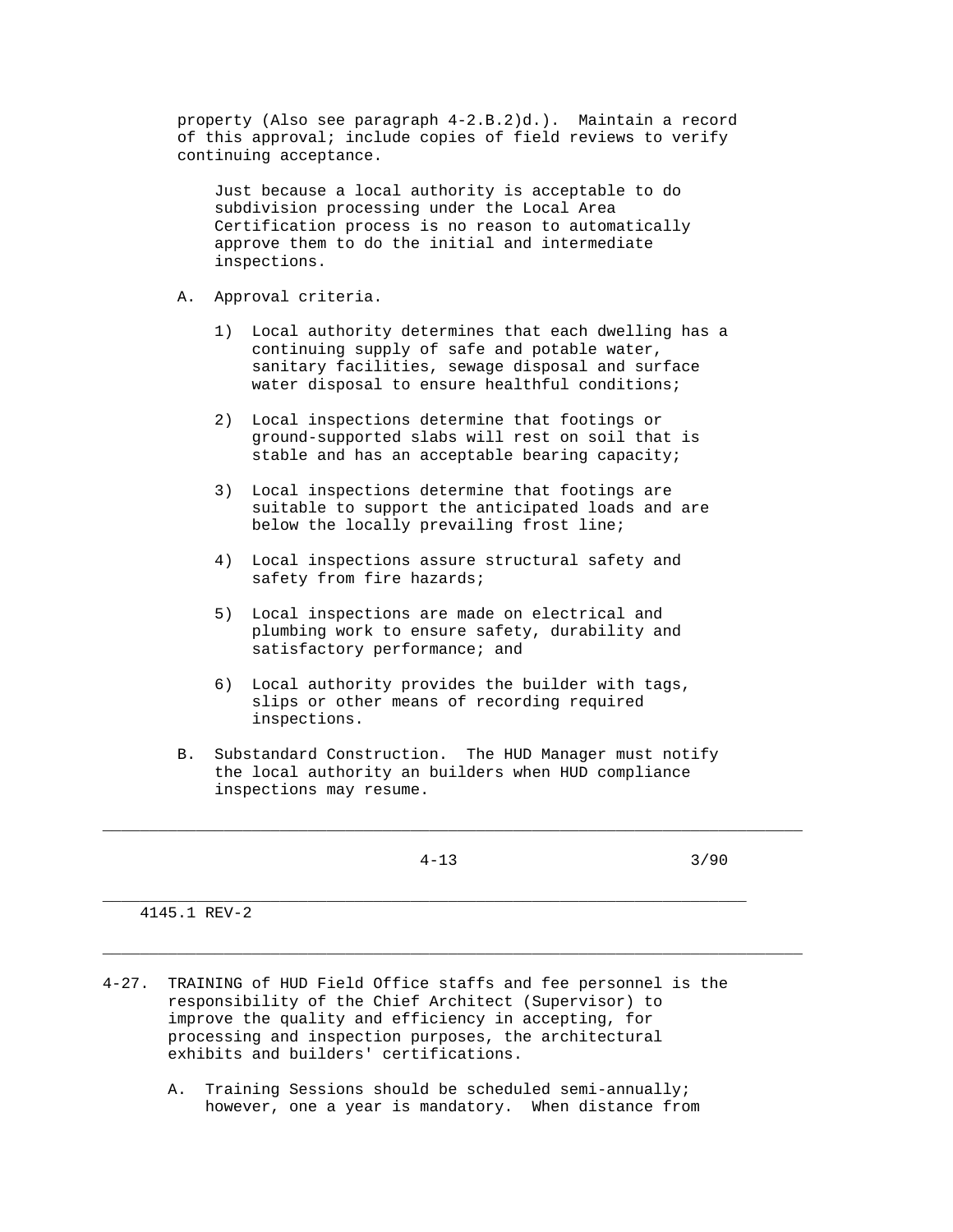the HUD Field Office is a problem, fee personnel should be kept advised of developments and attend when practicable.

- 1) Discuss grading and drainage problems. Use field review notes and examples of photographs (See Appendix 8 and paragraph 4-2.B);
- 2) Provide information on new materials and unusual details of construction;
- 3) Train personnel to inspect work of various trades; and
- 4) Personnel should be encouraged to offer suggestions and help solve problems.
- B. Inspection Guide must be prepared by each HUD Field Office for issuance to inspectors and staff personnel. See paragraph 7-3.
- 4-28. HUD RECOMMENDATIONS FOR MODEL CODE CHANGE(S).

 Suggested by staff personnel to correct errors, omissions, or to make improvements to the content of a model code. Interpretations of model codes will be by their publishers.

- A. Submit Proposals to Headquarters, Office of Manufactured Housing and Regulatory Functions, Construction Standards Branch.
- B. Justification for Change. Each proposal must include supporting statements for the change and specifically

3/90 4-14

\_\_\_\_\_\_\_\_\_\_\_\_\_\_\_\_\_\_\_\_\_\_\_\_\_\_\_\_\_\_\_\_\_\_\_\_\_\_\_\_\_\_\_\_\_\_\_\_\_\_\_\_\_\_\_\_\_\_\_\_\_\_\_\_\_\_\_\_\_\_\_\_\_\_\_

\_\_\_\_\_\_\_\_\_\_\_\_\_\_\_\_\_\_\_\_\_\_\_\_\_\_\_\_\_\_\_\_\_\_\_\_\_\_\_\_\_\_\_\_\_\_\_\_\_\_\_\_\_\_\_\_\_\_\_\_\_\_\_\_\_\_\_\_\_\_\_\_\_\_\_

\_\_\_\_\_\_\_\_\_\_\_\_\_\_\_\_\_\_\_\_\_\_\_\_\_\_\_\_\_\_\_\_\_\_\_\_\_\_\_\_\_\_\_\_\_\_\_\_\_\_\_\_\_\_\_\_\_\_\_\_\_\_\_\_\_\_\_\_\_ 4145.1 REV-2

 $(4-28.B.)$ 

identify:

- 1) Clearly state the purpose of the proposed code change to:
	- a. Clarify the code, or revise outdated material;
	- b. Substitute new or revised material for current provisions of the code;
	- c. Add new requirements, etc.